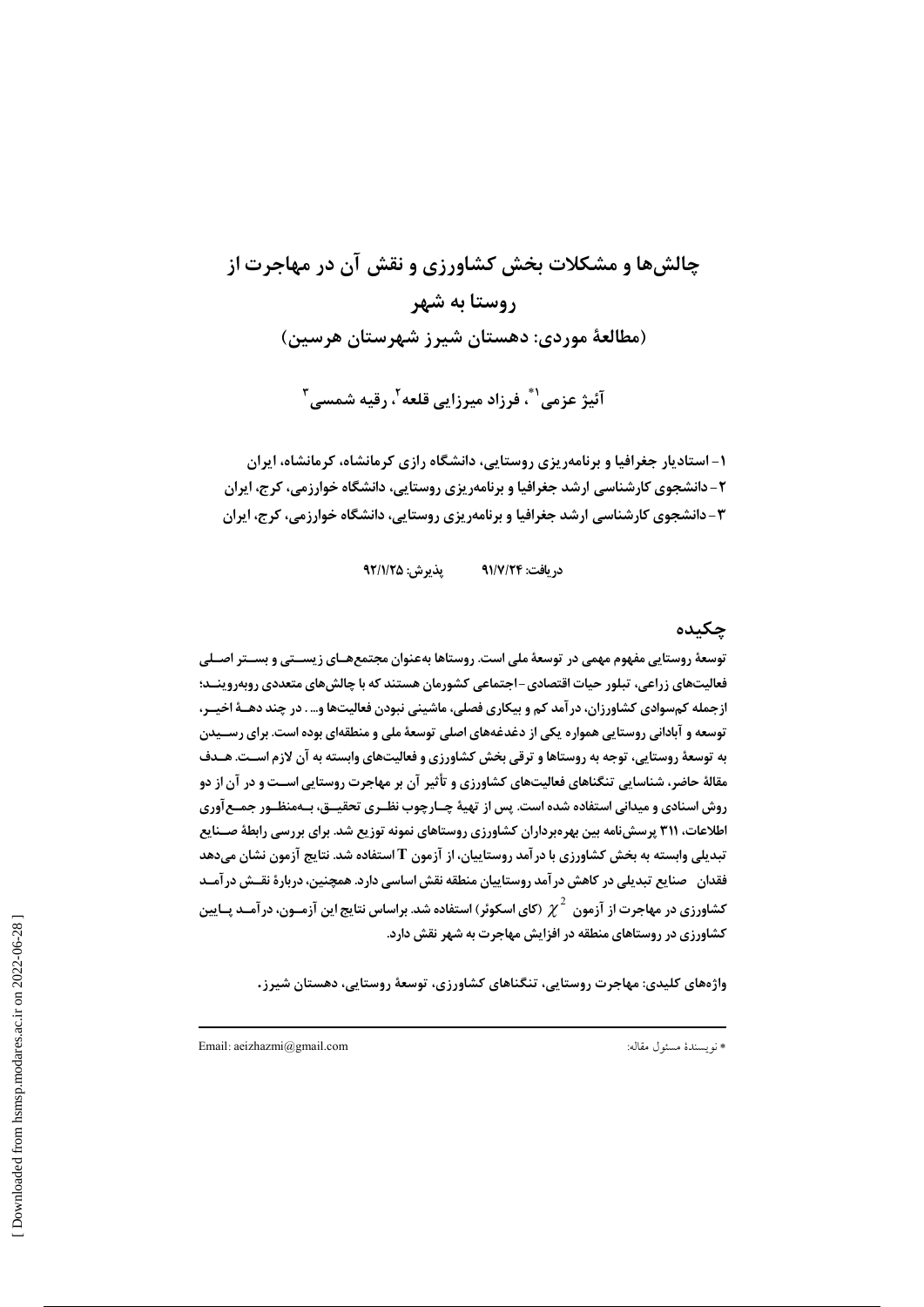د.<br>دا آئیژ عزمی و همکاران \_\_\_\_\_\_\_ \_\_ چالش ها و مشکلات بخش کشاورزی و نقش ...

### 1 – مقدمه

در دورههای تاریخی مختلف، بین یژوهشگران مهاجرت از حساسیت زیـادی برخـوردار بـوده است. انگیزههای مهاجرت در هر مکان متفاوت است و با توجه به امکانات و شرایط محیطبی موجود، میزان آن تغییر می کند. استان کرمانشاه از استانهای مهاجرفرست است که ۳۶ درصد از کل مهاجرتها مربوط به مهاجرتهای روستا– شبهری است (مرکبز آمیار ایبران، ۱۳۸۵). یکی از علتهای این مسئله، پراکندگی روستاها و اخـتلاف درآمـد شـهریهـا و روسـتاییان است. با این اوصاف و با توجه به روند بالای مهاجرت، ضرورت تحقیـق دربـارهٔ انگیـزههــای مهاجرت روستا- شهری در این استان اهمیت مـیbیابـد. بنـابراین، ایـن تحقیـق در شهرسـتان هرسین از توابع استان کرمانشاه صورت مـیگیـرد تـا علـل مهـاجرت و همچنـین مشـکلات موجود در روستا بررسی شود. با توجه به جایگاه بخش کشاورزی در دهسـتان شـیرز، بیشـتر بر مشکلات بخش کشاورزی بهعنوان شغل اصـلی مـردم ایـن منطقـه تمرکـز خـواهیم کـرد. یرسشهای تحقیق به این شرح است: – مهمترین تنگناها و محدودیتهای مربوط به کشـاورزی دهسـتان شـیرز شهرسـتان هرسـین چيست؟

– دلایل مهاجرت روستاییان از دهستان شیرز شهرستان هرسین چیست؟

## ۲- مبانی نظری

برپایهٔ تعریف سازمان ملل متحد، مهاجرت شکلی از تحرک جغرافیایی یا تحرک مکانی جمعیت است که بین دو واحد جغرافیایی صورت می گیرد. این تحرک جغرافیایی تغییر اقامتگاه از مبدأ يا محل حركت به مقصد يا محل ورود است. اين گونه مهاجرتها را مهاجرت دائم مي گويند و باید آن را از شکل های دیگر حرکات جمعیت که متضمّن تغییـر دائمـی محـل اقامـت نیسـت، تفکیک کرد (میر و همکاران، ۱۳۸۵: ۴).

مهاجرت روستا– شهری پدیدهای است که در فرایند صنعتی شدن کشـورها ظـاهر شـده و بسیاری از تحولات اجتماعی- فضایی جوامع ناشی از این پدیـده اسـت. در ایـران همـراه بـا صنعتی شدن شهرها، جوانان زیادی برای پیدا کردن شغلهای صنعتی و خدماتی از روستا بـه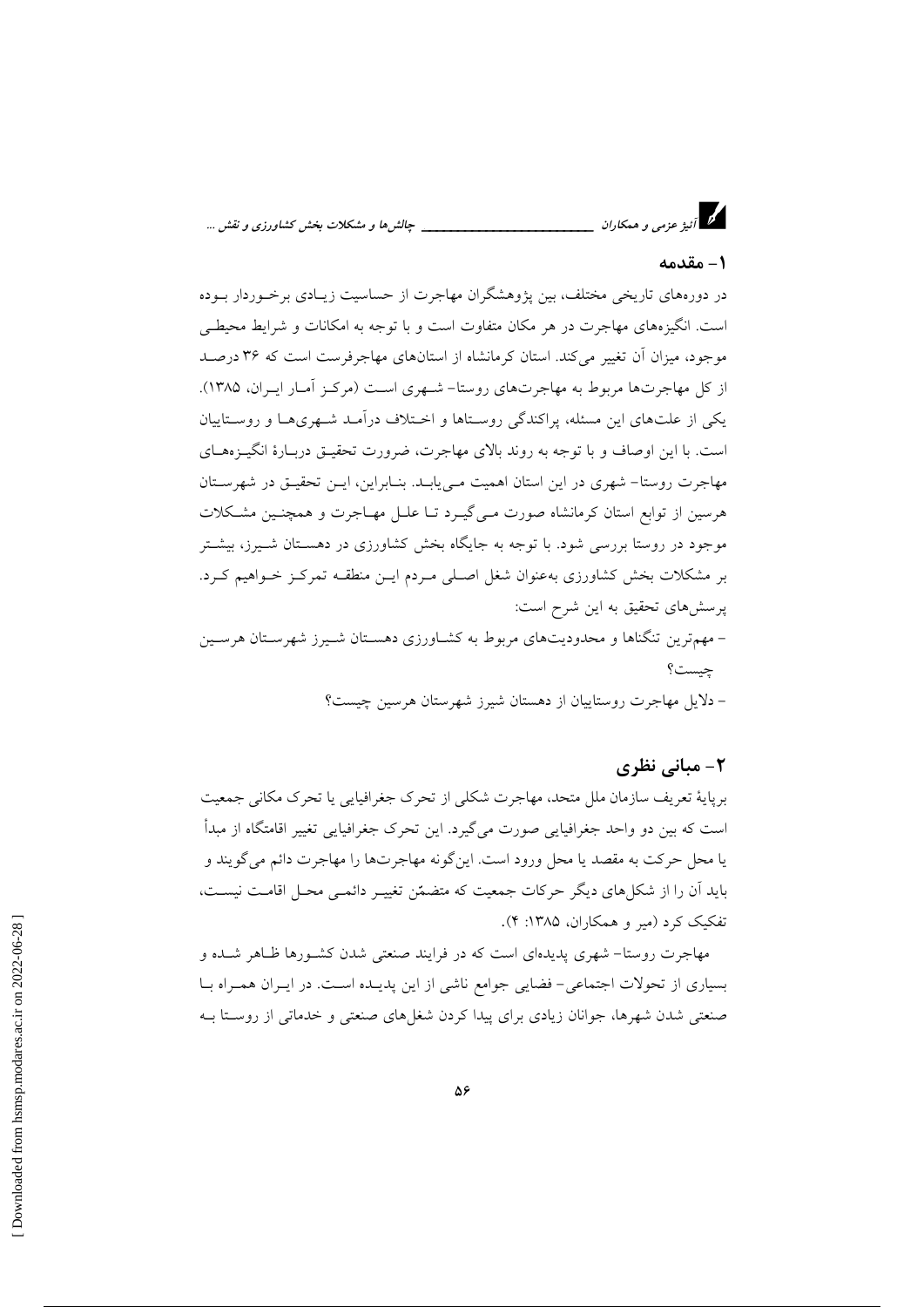شهر مهاجرت کردند. این مهاجرتها پیامدهای مثبتی ماننـد بهبـود وضـع اقتصـادی، افـزایش آگاهی جوانان، آموزش بهتر، روابط اجتماعی و گذران اوقات فراغت جوانان داشته است. ایــن مهاجرتها علاوهبر پیامدهای مثبت، تأثیر منفی نیز داشته است؛ ازجمله قطع ارتباط جوانان بــا خانوادهٔ خود در روستا، برهم خوردن نسـبت جنسـیتی در روسـتاها و شـهرها و بزهکـاری و آسیبهای اجتماعی در هریک از حوزهها (قاسمی سیانی، ۱۳۸۸: ۱۴۵–۱۶۵).

در بسیاری از کشورهای درحال توسعه مهاجرت همراه با توسعهٔ اقتصادی بوده است؛ اما در کشورهای درحال توسعه، مهاجرت روستایی بـا رشـد کمّـی در توسـعه همـراه بـوده اسـت (Goldsmith Et al., 2004: 31). نخستين نظريــة مهــاجرت را راونشـتاين ' در ســال ١٨٨٥م مطرح کرد. اما در زمینهٔ مهاجرتهای روستا– شهری نظریات دورکـیم <sup>۱</sup> و هانــدری منــدراس ۳ بسیار برجسته است. دورکیم افزایش جمعیت را عامل مهاجرت میداند؛ امـا هــانری منــدراس رسیدن به نوعی احساس عقبماندگی در جامعهٔ روستایی را– در مقایسه بـا جامعــهٔ شــهری– عامل مهاجرت روستاییان می داند (پورطاهری، ۱۳۸۱: ۴۱-۶۰).

بخش کشاورزی- یکی از بخشهای مهـم در فراینـد تولیـد- همـواره جایگـاه ویـژهای در اقتصاد جهانی داشته است؛ بهویژه پس از وقوع شوکهای نفتی دههٔ هفتاد که به رکود اقتصادی در جهان غرب انجامید. توجه به کشاورزی و فرآوردههای آن بهعنوان عامل مهمی در رشــد و توسعهٔ اقتصادی بیشتر شد. با توجه به اینکـه ایـران دارای تـوان بـالقوّة منـابع طبیعـی و تنـوع گستردهٔ اَبوهوایی است، بخش کشاورزی در فرایند توسعهٔ اقتصادی نقش و اهمیت بسـیاری دارد (عسکری، ۱۳۸۲: ۱۲).

امروزه، تأثیر و اهمیت کشاورزی و نقش آن در اقتصاد کشور بر کسی پوشیده نیست و نیاز بخشهای مختلف اقتصادی کشور به کشاورزی واقعیتی است که اگر مـورد بـیتـوجهی قـرار گیرد، به رشد و توسعهٔ کشور اسیب بزرگی خواهد زد. پذیرش اهمیـت بخـش کشــاورزی در اقتصاد فعلی و آیندهٔ کشور و نیاز به درآمدهای ارزی حاصل از آن و استفاده از تولیـدات ایــن بخش برای مصرف داخلی، ضرورت توجه به بخش کشـاورزی را امـری مسـلّم مـی نمایـد.

<sup>1.</sup> Revenshtein

<sup>2.</sup> Durkheim

<sup>3.</sup> Henri Mendras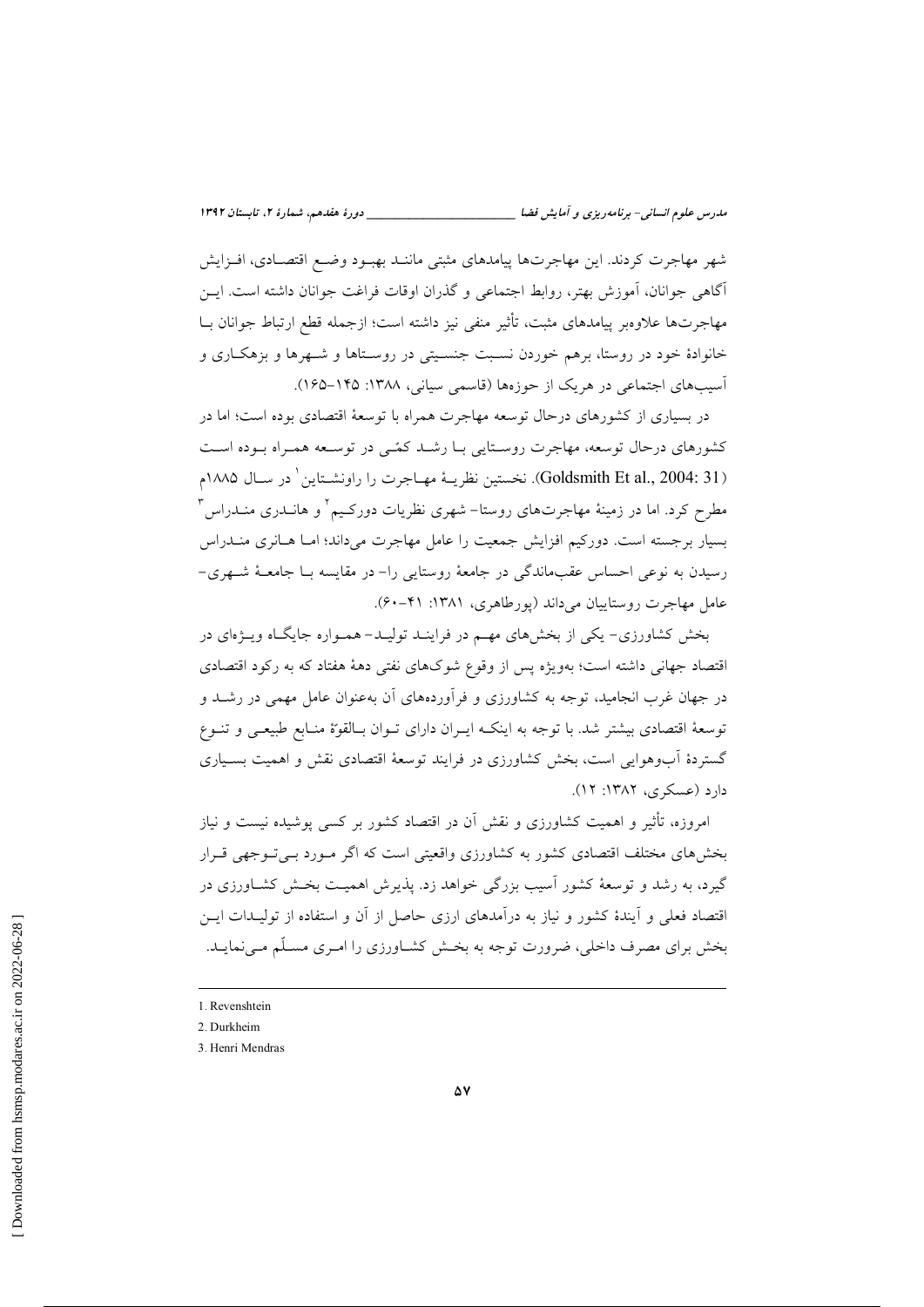

بهرهگیری از توانمندیهای این بخش کشور را در تحقق اهداف توسعهای پــاری مــی(ســاند و توجه بیشتر به آن می تواند بنیانی محکم برای حرکت رو به رشد و توسعهٔ ملی باشـد (مطیعـی لنگرودي، ۱۳۸۱: ۸۲).

همچنین، نگرش به کارکرد بخشهای مختلف اقتصادی کشور حـاکی از موقعیـت مناسـب بخش کشاورزی در اقتصاد ایران است. این بخش در سـال ۱۳۸۱، حـدود ۱۷ درصـد تولیـد ناخالص داخلي، حدود يک پنجم ارزش صادرات غيرنفتي، ٢۶/۴ درصد اشتغال، بـالغ بـر ٨۵ درصد از عرضهٔ غذا و ۹۰ درصد مواد اولیهٔ صنایع تبدیلی و تکمیلـی کشـاورزی را بـه خــود اختصاص داده است (حسنزاده، ۱۳۸۲: ۲۴۳).

### ٣- يىشىنۀ تحقىق

– علی شکور (۱۳۸۶) در مقالهای با عنوان «بررسے آثـار کـار جنبے بـر درآمـد و مهـاجرت روستاییان داراب» بیان می کند که کمی درآمد عامل مهمـی در مهــاجرت روسـتاییان اسـت. او ییشنهاد می دهد دولت باید شرایطی ایجاد کند تا کشاورزان با ایجاد شغل های جنبی درآمد خود را افزایش دهند.

محمود دانشور و همکاران (۱۳۸۵) در مقالهٔ «بررسی تأثیر افزایش بهرهوری کشــاورزی بــر مهاجرت روستاییان در ایران» (چاپشده در مجلهٔ *علوم کشاورزی و منابع طبیعی*) به این نتیجه دست یافتهاند که بهرهوری کشاورزی عامل اصلی مهاجرت روستاییان است. آنها معتقدنــد بــا افزایش سرمایهگذاری، افزایش بهرهوری و بهدنبال آن بهبود درآمد سرانهٔ کشاورزان، میتوان مشکل مهاجرت روستاییان را حل کرد.

دربارهٔ عوامل مؤثِّر بر افزایش مهاجرت از روستا به شهر مطالعات زیادی انجام شده است: زو` (2002) اثر شکاف درآمدی بـر مهـاجرت روسـتاییان در چــین را بررســی کــرده اســت. هانگلین<sup>۲</sup> (2003) موضوع مهاجرت روستا به شهر را در چین با تأکید بر فرایند شهرنشـینی و اثر آن بر مهاجرت مورد توجه قرار داده است. گولداسمیت و همکاران (2004) اثـر بهـر موری

<sup>1.</sup> Zho

<sup>2.</sup> Hanglin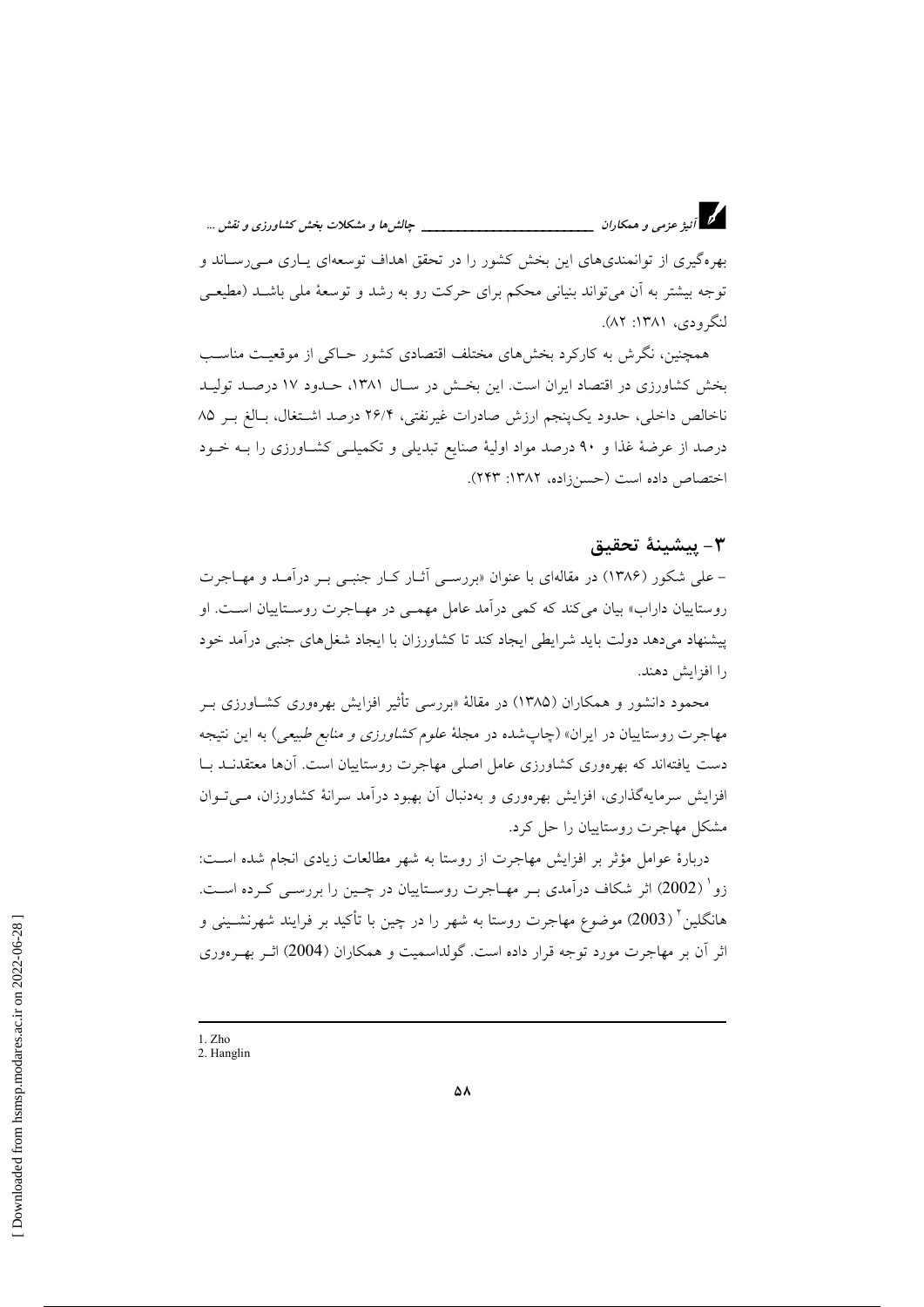کشاورزی و مهاجرت را بررسی کردهاند. صبالحی اصبفهانی ( 1993) بیه رابطیهٔ بسین کثیرت استفاده از زمین و مهاجرت، و نادران و همکاران (۱۳۸۲) به تحلیل ســاختاری مهــاجرتهــای روستایی به شهرها و اثر آن بر بیکاری شهری پرداختهاند.

برلستون ٔ (1973) چهار دسته عوامل اقتصادی، سیاسی، محیطی و اجتماعی را در تغییــرات جمعیتی مؤثر می(داند. این عوامل در کنش متقابل با چهار متغیر جمعیتی یعنی حجـم جمعیـت، میزان رشد جمعیت، ترکیب جمعیت و توزیع مکانی جمعیت، در شکل(دهی به کیفیت زنــدگی مؤثر هستند. ازاین رو، درک روابط علمی بین عوامل اجتماعی، فرهنگی و متغیرهای جمعیتی در شکل دهی به سیاستهای جمعیتی ضروری است.

قاسمی اردهایی (۱۳۸۵) در مقالهٔ «بررسی علل مهاجرت روستاییان به شـهرها در ایـران بـا فراتحليل پاياننامههاي تحصيلي (مقطع زماني ١٣۵٩–١٣٨٣)» معتقد است عليل تأثير گـذار بـر مهـاجرت روسـتاييان بـه شـهرها در ايـران از چهـار بعـد اقتصـادي، اجتمـاعي- فرهنگـي، جمعیتشناختی و طبیعی-کشاورزی قابل بررسی است. از میان این چهار بعد، بعد اقتصادی نقـش مهمـي ايفــا مـي كنــد و پــس از آن ابعــاد اجتمــاعي- فرهنگــي، طبيعــي- كشــاورزي و جمعیتشناختی قرار دارند. این ابعاد را برحسب عوامل جاذبه، دافعه، تبعی و شخصی می توان تقسیم بندی کرد. عامل دافعهٔ روستایی بیش از سایر عوامل در مهاجرت روستا– شهر مؤثر بوده است و سپس عوامل جاذبهٔ شهری، شخصی و تبعی قرار دارند. دافعههای روستایی نیـز بیشـتر ابعاد اقتصادی، طبیع – کشاورزی و اجتماعی – فرهنگی دارند.

## ۴- مواد و روش ها

روش تحقیق کمّی و پیمایشی است و از ابزار پرسش نامه برای گردآوری اطلاعات استفاده شده است. نخست با مطالعات کتابخانهای و تمرکز بـر محـدودهٔ مـورد مطالعـه، روسـتاهای نمونـه مشخص شدند. دهستان شیرز ۱۳ روستا دارد. برای انتخاب روستاهای نمونه، تعداد بهرهبـردار کشاورز در همهٔ روستاهای دهستان مورد نظـر قـرار گرفـت. بـرای سـهولت انتخـاب نمونـه، روستاها براساس تعداد بهرهبردار کشاورزی در سه گروه طبقهبندی شدند.

<sup>1</sup> Salehi- Isfahani

<sup>2.</sup> Berelson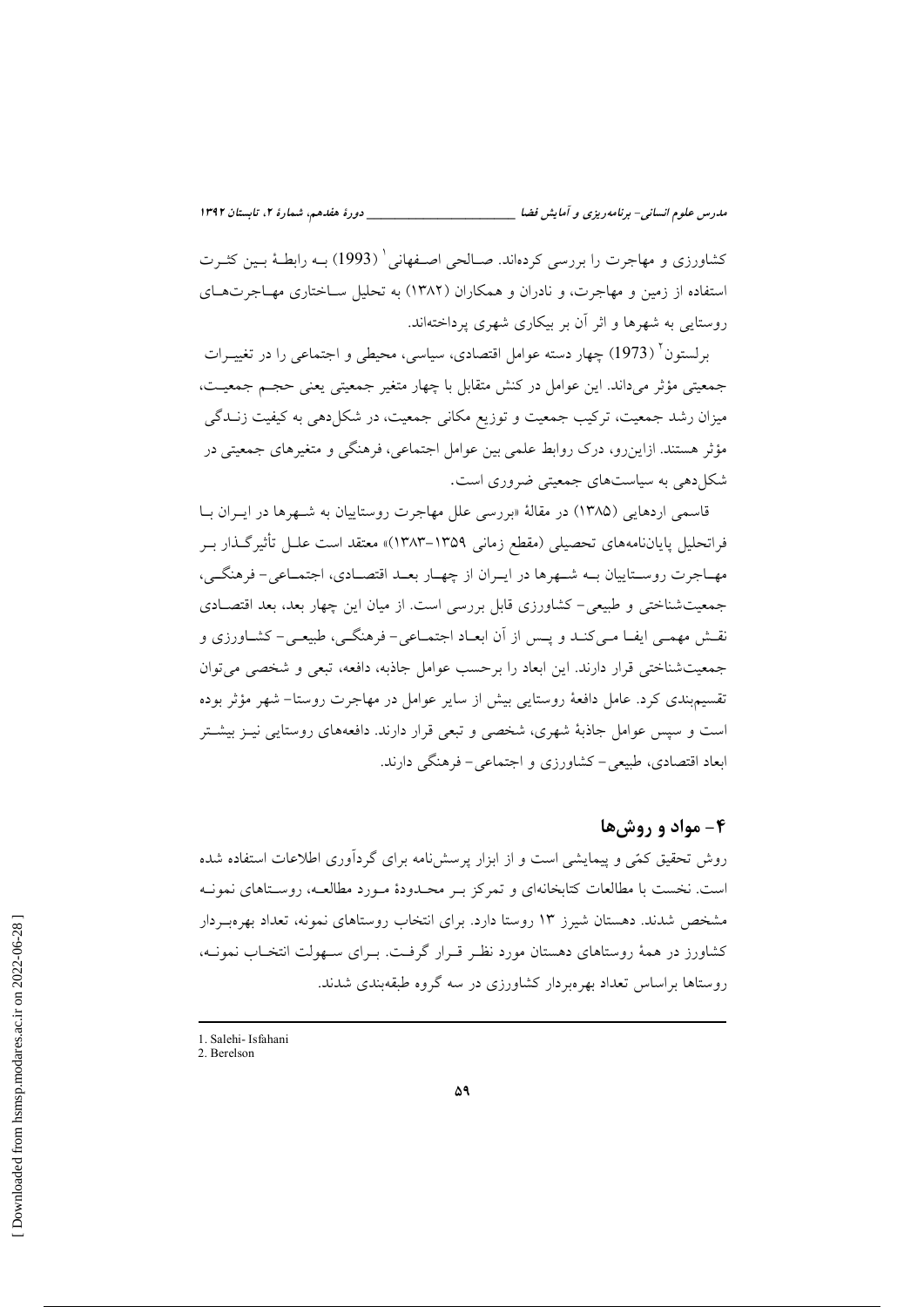

با توجه به موقعیت روستاها و جمعیت بهرهبردار آن، در گروه اول ۱ تا ۱۵۰ بهرهبردار، در گـروه دوم ۱۵۰ تا ۳۰۰ بهرهبردار و در گروه سـوم بـیش از ۳۰۰ بهـرهبـردار قـرار دارنـد. درنهایـت، ۳۱۱ بهرهبردار کشاورزی بهعنوان نمونه انتخاب شدند که از روستاهای انتخابی گروه اول ۵۰ کشـاورز، از گروه دوم ۷۰ کشاورز و از گروه سوم ۹۱ کشاورز بهصورت تصادفی انتخاب شــدند و پرســشiمــه بین آنها توزیع شد. پس از بهدست آوردن اطلاعیات و دادههای خیام از پرستشنامه، اطلاعیات بهدستآمده با توجه به شاخصهای مورد نظر در تحقیق (نوع مالکیت، نوع نظامهای بهــرهبــرداری، نوع منبع آب روستاییان، نحـوهٔ تــأمین ســرمایهٔ مــورد نیــاز، میــزان مشــارکت اعضــای خــانواده در کشاورزی، مساحت بهرهبرداری کشاورزان و تـأثیر قطعـهقطعـه بــودن اراضــی در عملکــرد تولیــد) طبقهبندی و تجزیه و تحلیل شدند. با جمعآوری اسناد و مدارک و پژوهشهای مـرتبط و بـهکمـک نرمافزار Spss و استفاده از آزمونهای T و کای اسکوئر، فرضیهها بررسی شدند (شکل ۱).



شکل ۱ مدل مفهومی تحقیق

#### ۵- معرفی منطقهٔ مورد مطالعه

هرسین یکی از شهرستانهای استان کرمانشاه و دارای دو بخش مرکزی و بیســــــتون اسـت. شهرستان هرسین در سرشماری سال ۱۳۸۵ دارای جمعیتـی بـالغ بـر ۹۱٬۳۰۰ نفـر اسـت کـه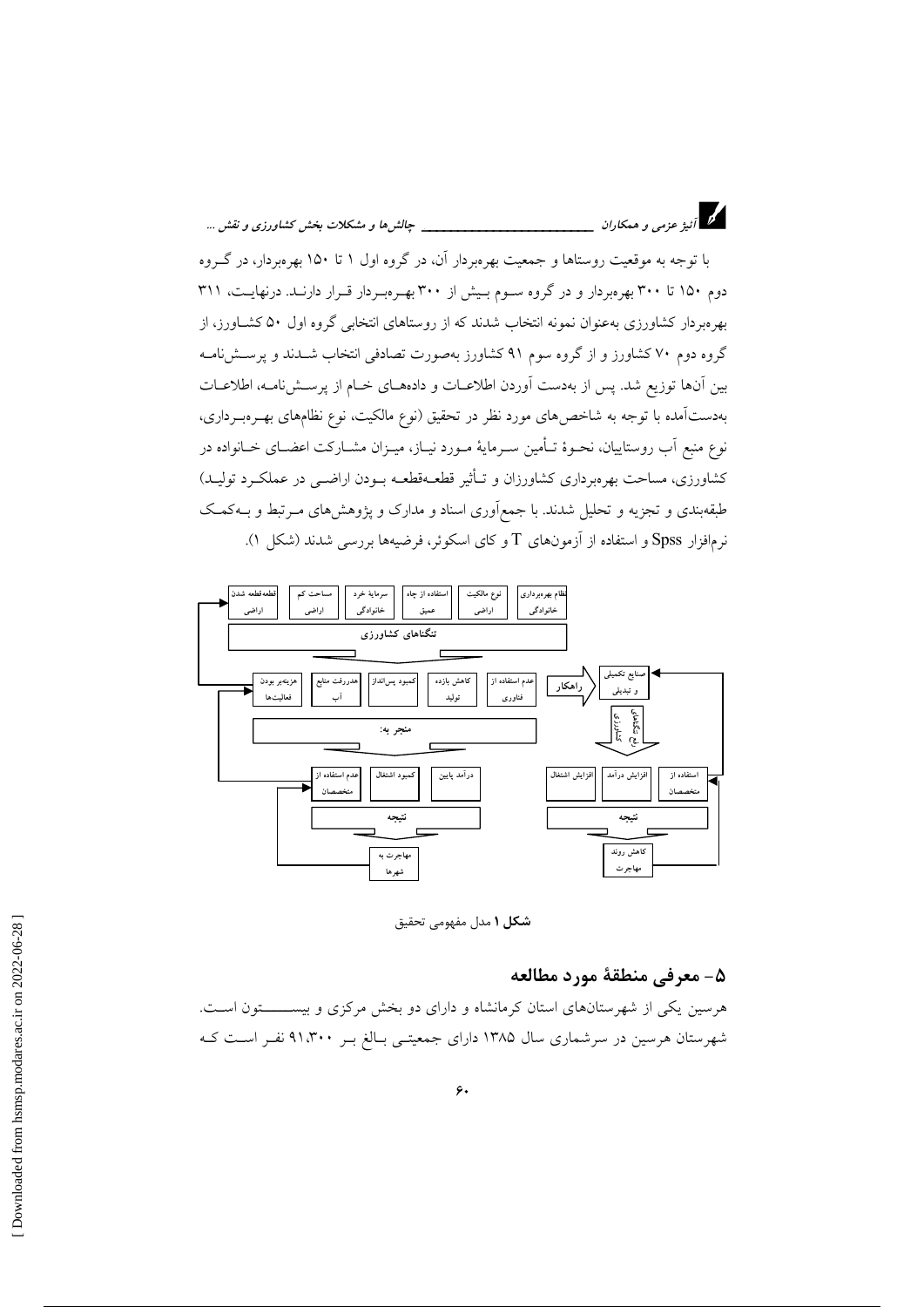\_\_\_\_\_ دورهٔ هفدهم، شمارهٔ ۲، تابستان ۱۳۹۲

مدرس علوم انسانی- برنامه دیزی و آمایش فضا \_\_

۵۳،۷۳۱ نفر آن شهری و ۳۷،۵۶۹ نفر آن روستایی هستند که تقریباً دوسوم بافت جمعیتی آن را جمعیت شهری تشکیل میدهد. این شهرستان با وسعتی حدود ۸۱۶ کیلومتر مربع سومین شهر استان کرمانشاه در طول جغرافیایی ۴۷ درجه و ۳۵ دقیقه و عرض جغرافیایی ۳۴ درجـه و ۱۶ دقیقه و ارتفـاع آن از سـطح دریــا ۱۵۸۲ متــر اســت. دهســتان شــیرز ۱۳ روســتا دارد و طبــق سرشماری سال ۱۳۸۵، دارای جمعیتی بالغ بر ۱۰۹۹۲ نفر است (شکل ۲). در روستاهای ایـن منطقه نوعی تنوع اقلیمی مشاهده می شود. ازلحاظ طبیعی، روستاهای این منطقه در سـه گـروه دشت، کوهپایه و کوهستانی قرار دارند. بیشتر روستاهای این دهستان از نـوع دشـتی هسـتند و کشت گندم، باغداری و دامداری مهمترین فعالیت روستاییان این منطقه است.

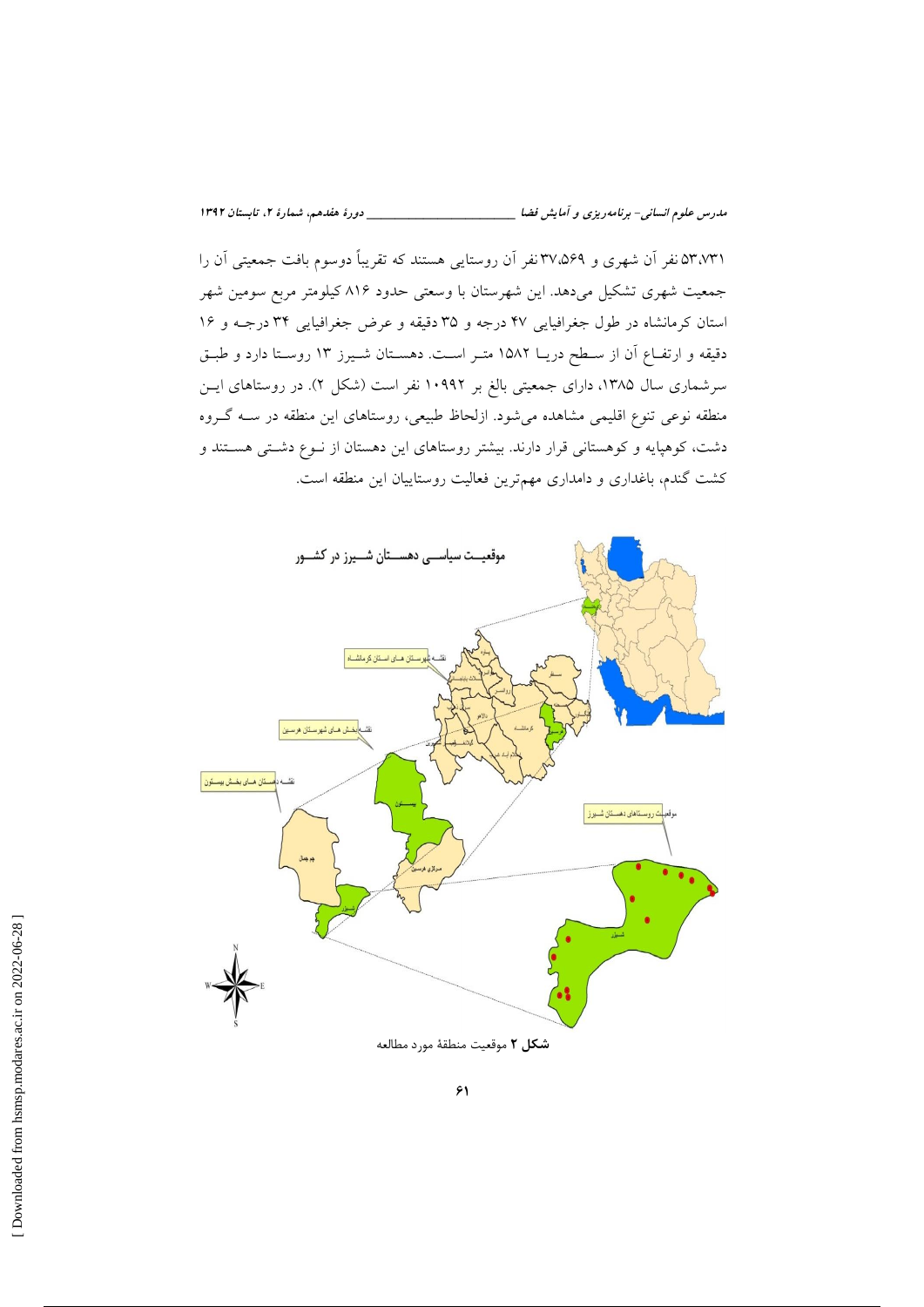

۵–۱– وضعیت صنایع تبدیلی و تکمیلی استان کرمانشاه بهمنظور دست یابی به اهداف برنامهٔ توسعهٔ صنایع تبدیلی استان تا پایان سال ۱۳۹۰، نسبت بـه صدور ٢٢٧ فقره جواز تأسيس صنايع تبـديلي بخــش كشــاورزى بــا ظرفيتــي ســاليانه معــادل ۲٬۲۲۹٬۵۳۷ تن و اشتغالی بیش از ۳۰۵۰ نفر اقدام شده است (جــدول ۱). همچنـین تــا پایــان سال ۱۳۹۰، تعداد واحدهای به بهرهبرداری رسیدهٔ این صنایع ۶۷ واحد با ظرفیت اسمی بـیش از ۵۳۱ هزار تن و اشتغالی معادل ۱۰۰۰ نفـر بـوده اسـت (سـازمان جهـاد کشـاورزی اسـتان کر مانشاه، ۱۳۹۱).

جدول ١ تعداد واحدهای تولیدی، میزان سرمایه و اشتغال صنایع تبدیلی و تکمیلی سال ١٣٨٨ واحد: فقره-ميليون ريال-نفر

| گروه دام و طیور             |                 |               | گروه زراعی      |              |                | گروه باغی       |                  |       |
|-----------------------------|-----------------|---------------|-----------------|--------------|----------------|-----------------|------------------|-------|
| ميزان<br>اشتغال             | ميزان<br>سرمايه | تعداد<br>واحد | ميزان<br>اشتغال | ميزان سرمايه | تعداد<br>و احد | ميزان<br>اشتغال | ميزان<br>سر مایه | و احد |
| $\mathsf{r}\cdot\mathsf{r}$ | ۱۶ ۱۰۱۶، ۴      |               | ۴۱۷             | ۱۲۵۸۹۳.۷     | ٣۵             | ۱۲۰             | <b>٣۴٩٨٨</b>     |       |

(منبع: وزارت صنایع و معادن، ۱۳۹۱)

### ۵–۲– امکانات و ظرفیتهای منطقه

دهستان شیرز به علت دشتی بودن و همچنین ظرفیتهای خوب اقلیمی شرایط مناسبی را برای توسعهٔ بخش کشاورزی داراست. همچنین، بخش کشـاورزی مـیتوانـد مـواد اولیــهٔ كارخانجات مواد غذايى را تأمين كند؛ بهويژه اين منطقه نزديكِ بازار مصـرف شــهرهايى مانند کرمانشاه و همدان است که سبب می شود بازار خوبی بـرای محصـولات در منطقـه فراهم باشد.

## ۶- يافتەھاي تحقيق

برای بررسی موضوع تحقیق از شاخصهای متفاوتی استفاده شده تا وضـعیت بهـرّوبـرداران و زمینهای کشاورزی مشخص شود. این شاخصها در جدول شمارهٔ دو آمده است.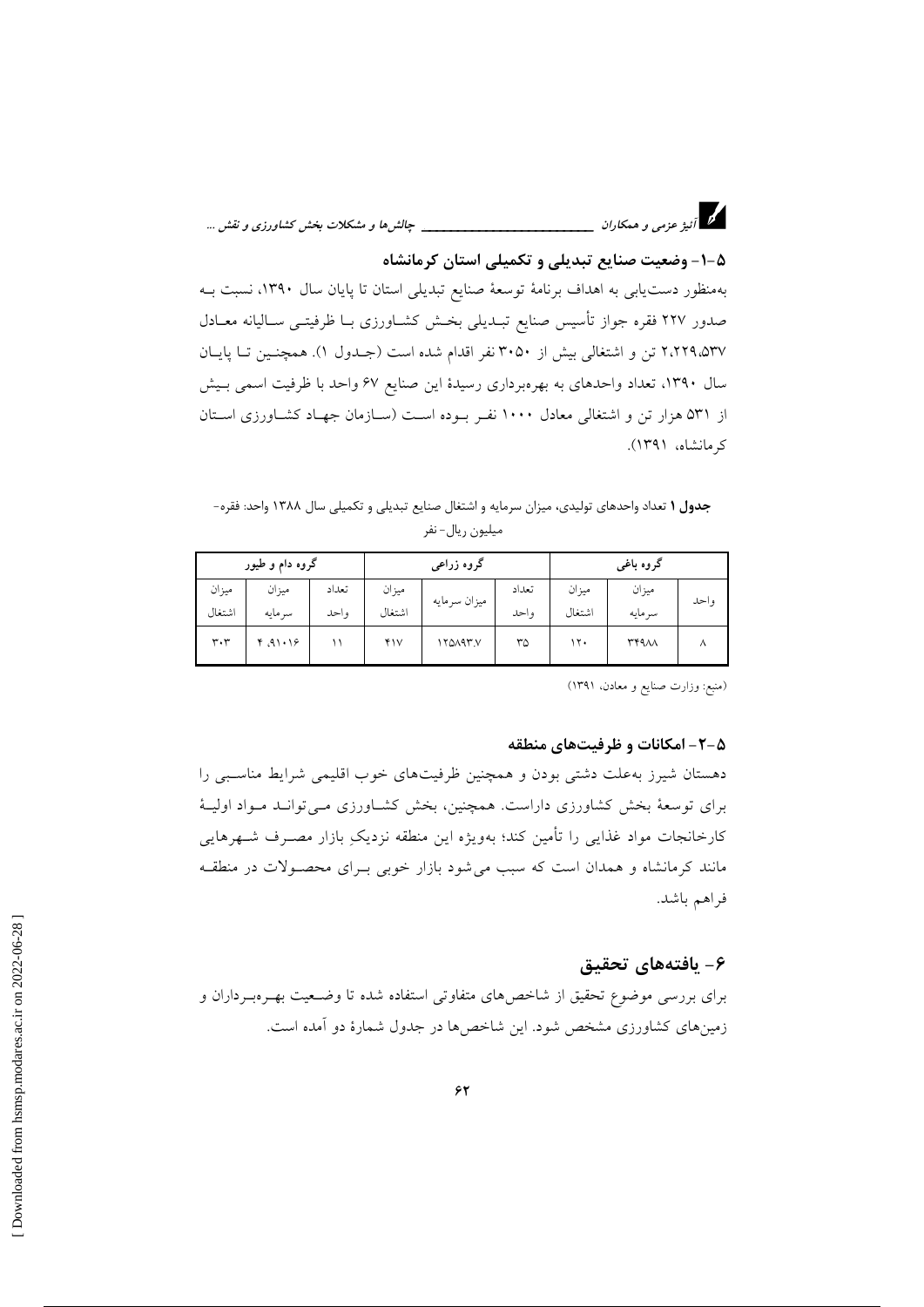مدرس علوم انسانی- برنامه ریزی و آمایش فضا \_\_\_\_\_\_\_\_\_\_\_\_\_\_\_\_\_\_\_\_\_\_\_\_\_\_\_\_\_\_ دورهٔ هفدهم، شمارهٔ ۲، تابستان ۱۳۹۲

| درصد فراوانى         | فراوانى                       | متغير                 | شاخص               |  |
|----------------------|-------------------------------|-----------------------|--------------------|--|
| ۵۰                   | 109                           | مالک                  |                    |  |
| $\mathfrak{r}$ .     | 174                           | مستأجر                | اشكال مالكيت       |  |
| $\mathcal{N}$        | ٣١                            | مشاع                  |                    |  |
| $\cdots$             | ۱ ۱ ۳                         | جمع                   |                    |  |
| ٩.                   | ٢Λ٠                           | خانوادگي              |                    |  |
| ١٠                   | ٣١                            | تعاوني                | نطام بهرهبردارى    |  |
| $\cdots$             | ۳۱۱                           | جمع                   |                    |  |
| ۶.                   | $\lambda$                     | رودخانه               |                    |  |
| $\mathbf{r}$ .       | 174                           | چاه                   | منابع آب           |  |
| $\cdots$             | ۳۱۱                           | جمع                   |                    |  |
| $\mathbf{r}$ .       | 174                           | سرماية شخصي           |                    |  |
| $\mathsf{r}_\Lambda$ | $\backslash\backslash\Lambda$ | وام بانکی             | منابع تأمين سرمايه |  |
| ۱۵                   | $\mathsf{Y} \vee$             | منابع غيررسمي         |                    |  |
| $\lor$               | ۲۲                            | پيشفروش               |                    |  |
| $\cdots$             | ۳۱۱                           | جمع                   |                    |  |
| $VV.\&$              | ۲۴۰                           | تمام اعضاي خانواده    |                    |  |
| VΛ                   | $\gamma$                      | بعضى از اعضاى خانواده | نوع مشاركت         |  |
| 10.1                 | ۲۴                            | مردان خانواده         |                    |  |
| $\mathcal{L}$        | ۳۱۱                           | جمع                   |                    |  |
| ۱۱.۲۵                | ٣۵                            | کمتر از ۳ هکتار       |                    |  |
| 74.11                | ٧۵                            | ۵ –۳ هکتار            |                    |  |
| ۴۳.۴۰                | 150                           | ۱۰ –۵ هکتار           | طبقات بهرهبرداري   |  |
| $Y \cdot .9 \cdot$   | ۶۶                            | بیش از ۱۰ هکتار       |                    |  |
| $\cdots$             | ۳۱۱                           | جمع                   |                    |  |

# جدول ٢ وضعيت بهرهبرداران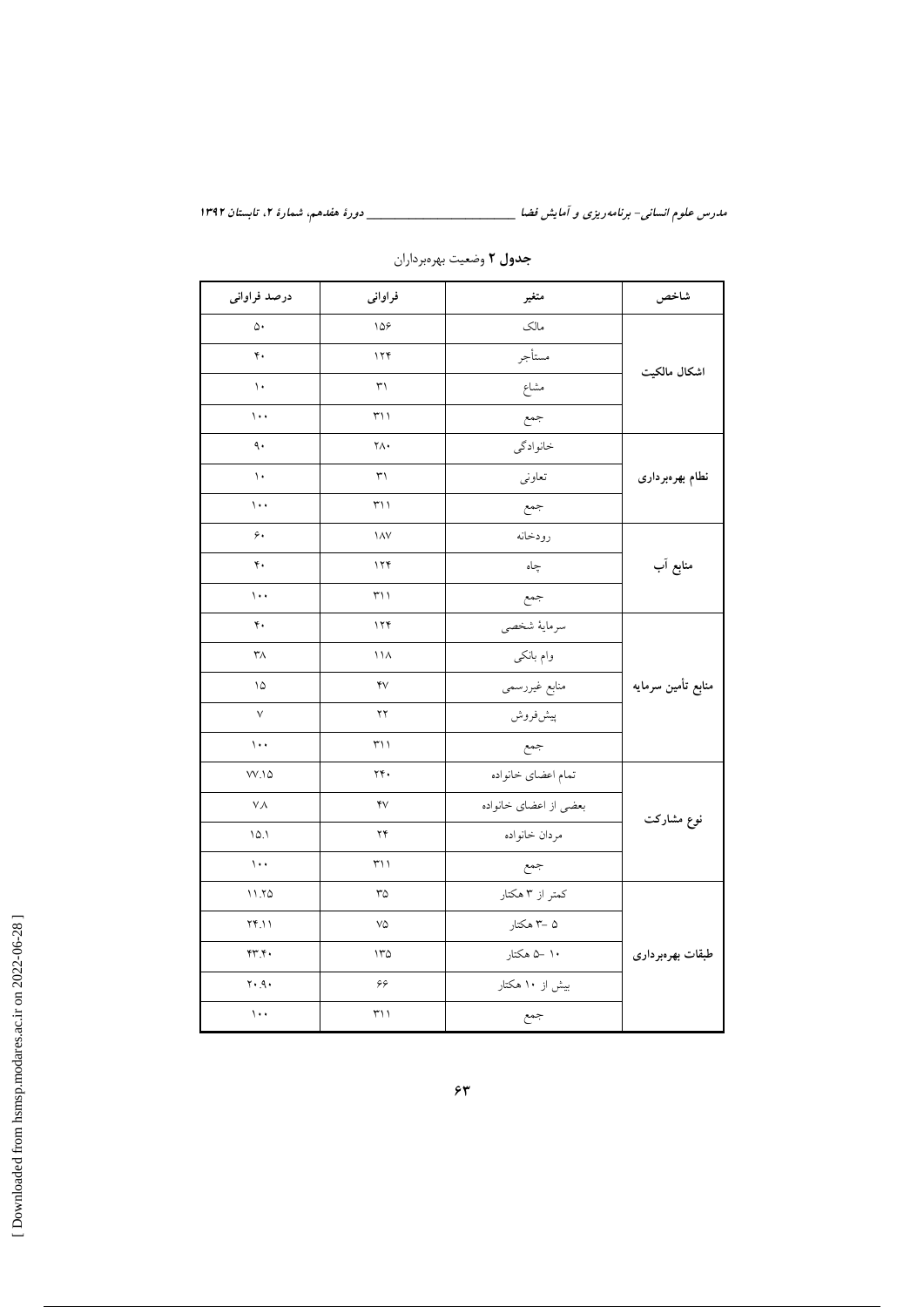در جدول شمارهٔ سه نیز نشان داده شده که قطعهقطعه بودن اراضی تـأثیر بسـیار زیـادی در بازده توليد داشته است.

جدول ٣ تأثير قطعهقطعه شدن اراضي

| درصد فراوانی | فراواني | متغير      | شاخص                      |
|--------------|---------|------------|---------------------------|
|              | ۲۸۲     | بسيار زياد |                           |
|              | v٧      | زياد       | تأثير قطعهقطعه بودن اراضى |
|              |         | متو سط     | در بازده تولید            |
| ۰۰۱          | ۱ ۱۳    | جمع        |                           |

### ۶–۱– توصيف متغيرها

در این بخش متغیرهای جدول شمارهٔ سه توضیح داده شده است.

۱– مالکیت اراضی: از بین ۳۱۱ بهرهبردار کشاورزی، ۵۰ درصد مالک، ۴۰ درصد مستأجر و ۱۰ درصد دیگر تعاونی بودهاند. کم شدن میزان مالکیت موجب کاهش درآمـد بهـر هبـرداران و عدم امکان پس انداز و سرمایهگذاری شده است.

۲– نظامهای بهرهبرداری: ۹۰ درصد بهرهبرداریهـا خـانوادگی و ۱۰ درصـد تعـاونی بـوده است. از مجموع جامعهٔ آماری کشاورزان، در ۷۷/۱۰ درصد مشارکت همهٔ اعضـای خــانواده در کشاورزی وجود داشته است. ۱۵/۱ درصد از مشـارکت فقـط توسـط مردهـا و ۷/۸ درصـد مشارکت از سوی بعضی از اعضای خانواده بـوده اسـت. بنـابراین، در دهسـتان مـورد مطالعـه واحدهای بهرهبرداری کشاورزی بهصورت خانوادگی است و بیشتر اعضـای خـانواده در آن شر کت دارند.

۳– منابع آب: آب یکی از مهمترین منابعی است که برنامهریزی در آن موجب افزایش تولید در بخش کشاورزی میشود. با توجه به کمبود بارش در دهستان شیرز، بهـرهبـرداری بهینــه از منابع آب امکان لازم را برای سطح زیر کشت و تولید فراهم میکند؛ زیرا یکی از عوامـل مهــم در زیر کشت نبودن بعضی از اراضی در این دهستان، محدودیت آب است. از مجمـوع افـراد مورد مطالعه، ۶۰ درصد آب مورد نیاز خود برای آبیـاری محصـولات زراعـی را از چـاه و ۴۰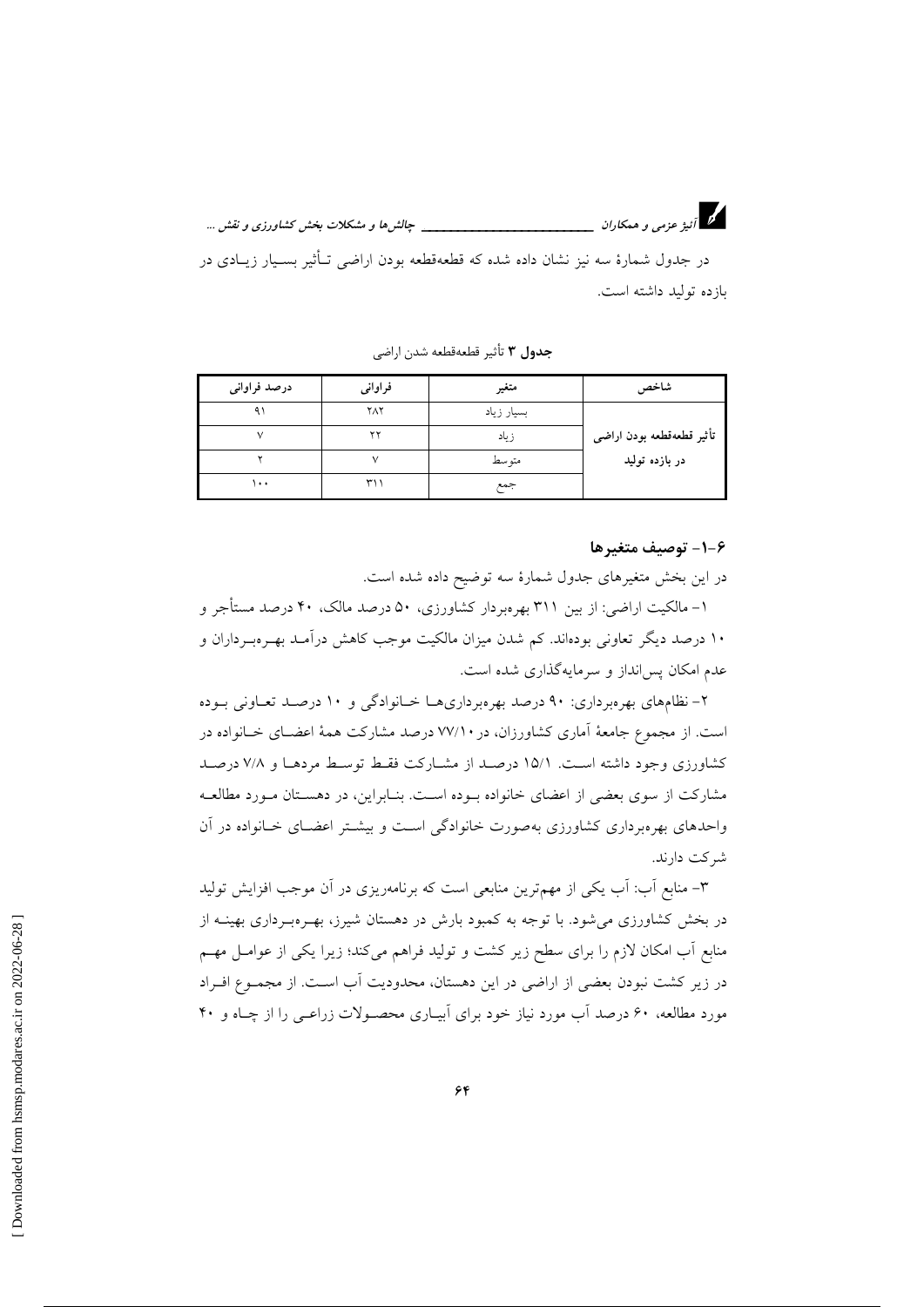درصد نیز از آب رودخانه تأمین میکننـد. بنــابراین، کشــاورزان ناحیــه بـیش از انــدازه بــه آب چاههای عمیق وابستهاند. استفادهٔ بی رویه از آبهای زیرزمینی موجب پایین رفتن سـطح آب و درنتیجه شور شدن زمینهای کشاورزی شده است. همچنـین، مشـکلات روش۵حای آبیـاری موجود به این وضعیت دامن میزند؛ بهگونهای که استفاده از روش سنتی آبیاری غرقابی، کرتی و شیاری موجب شده سالیانه حجم زیادی از آب کشاورزی به هدر رود. شبکهٔ آبیـاری اغلــب فاقد پوشش مناسب است؛ به همین دلیل بهرهوری آب و بازده تولید در دهسـتان شـیـرز بسـیار يايين است.

۴– تأمین سرمایهٔ مورد نیاز در امور کشاورزی: عوامل تولید در بخش کشاورزی ایران شامل آب، خاک، نیروی انسانی و سرمایه است. ابزار کشاورزی- چه در سطح بسیار ساده شامل یک بیل یا گاوآهن و چه در سطح بسیار پیشرفته و پیچیده نظیر انواع ماشینآلات مــدرن– ســرمایهٔ یک بهرهبردار کشاورزی را تشکیل میدهد. موقعیت عوامل تولید کشاورزی ایران گویـای ایـن .<br>واقعیت است که مشکل اصلی این عوامل در کمبود سرمایه و سـرمایهگـذاری اسـت (مطیعـی لنگرودی، ۱۳۸۱: ۱۹۲). از مجموع کشاورزان مورد مطالعه، ۴۰ درصد امور زراعی را با سرمایهٔ خود انجام میدهند و از ۶۰ درصد باقی مانده، ۳۸ درصد با گرفتن وام از بانک کشاورزی، ۱۵ درصد از طریق منابع غیررسمی و ۷ درصد از طریق پیشفروش محصولات خود سرمایهٔ مورد نیاز کشاورزی را تأمین میکنند. از آنجایی کـه اصــلیتــرین منــابع رســمی تــأمین ســرمایه در روستاها دولت است، کمبود اعتبارات دولتی سبب روی آوردن کشاورزان به منابع غیــررســمی تأمين سرمايه مانند واسطهها، دلالان و سلفخرها شده است.

۵– مساحت بهرهبرداری کشاورزان: براساس ۳۱۱ پرسشiامهای که در این دهستان تکمیـل شد، تعداد ۱۱۰ بهرهبرداری (حدود ۳۵ درصد) کمتر از ۵ هکتار وسعت داشته است. طبیعی است که امکان پسانداز برای اینگونه بهرهبرداران بسیار ضعیف اسـت؛ بنـابراین ضـعف بنیـهٔ مالی کشاورزان موجب ضعف تولید و سرمایهگذاری مناسب در فعالیتهای کشاورزی است.

۶– تأثیر قطعهقطعه بودن اراضی در عملکرد تولید: قطعهقطعه شدن اراضی از علــل کــاهش عملکرد تولید و سرمایهگذاری در بخش کشاورزی است. در این تحقیق، از مجموع کشاورزان مورد مطالعه، ۹۱ درصد معتقدند قطعهقطعه شدن زمینها تأثیر بسیار زیاد در کاهش عملکرد و بازده توليد داشته است. بهعلت نبود جادهٔ دسترسی، هزينـهٔ حمـل نهـاده بـه مزرعـه و حمـل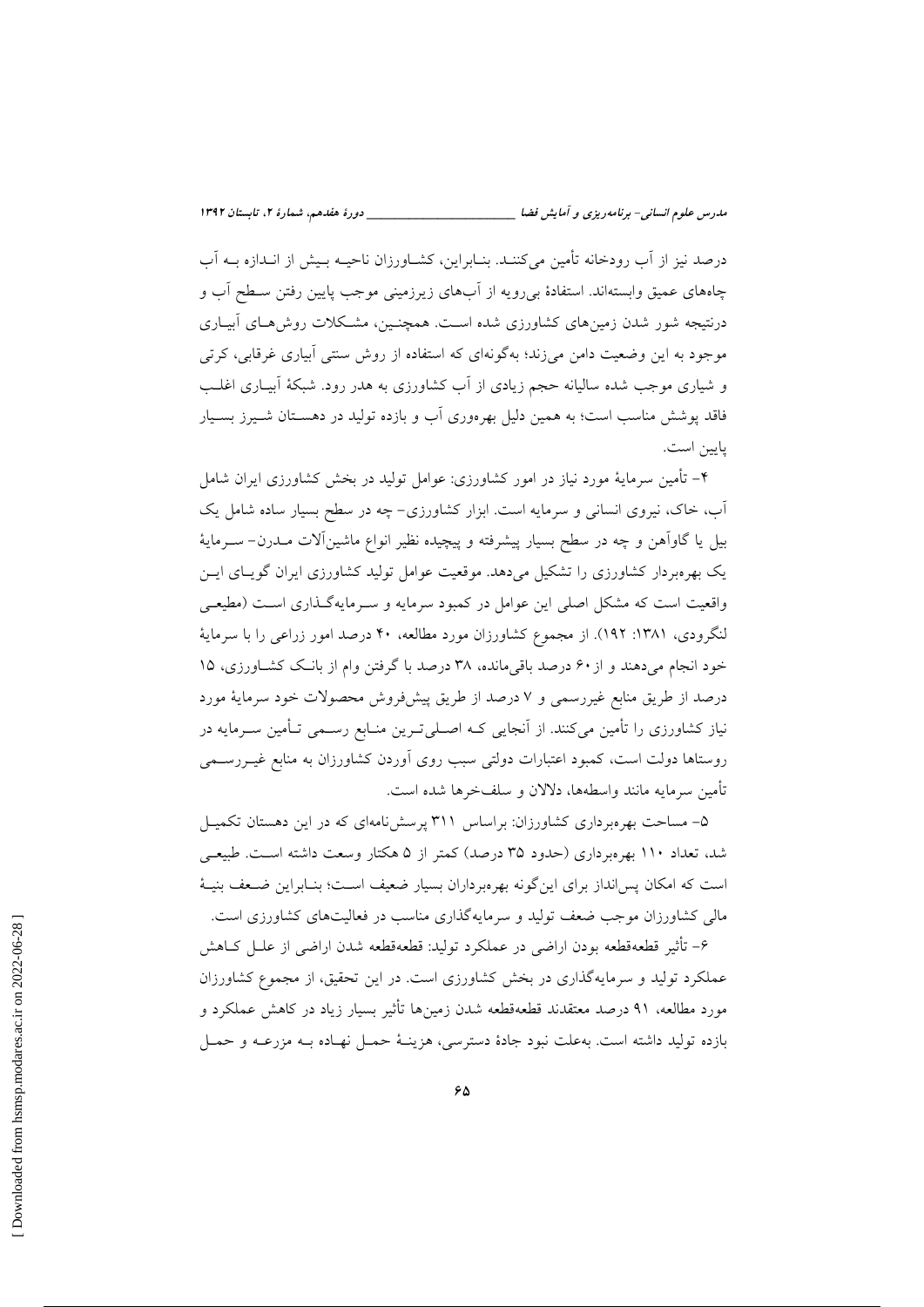محصول به بازار افزایش یافته است؛ بهعبارتی نظام بهرهبرداری خانوادگی موجب پایین آمــدن بازده توليد شده است.

۷- وضعیت تولید و درآمد کشاورزان منطقه: سالیانه ۳۲ هـزار تـن پیـاز در ایـن شهرسـتان تولید می شود که حدود ۶۵۰ هکتار از اراضی زراعی شهرستان هرسین را شامل می شود. سطح زیر کشت گندم شهرستان هرسین ۱۳هزار هکتار و سطح زیر کشت جو ۹۶۰۰ هکتـار اسـت. ذرت، چغندرقند و کلزا هم سایر محصولات زیر کشت ایـن شهرسـتان هسـتند. بـیش از ۵۰۰ هکتار از اراضی شهرستان هرسین بـه کشـت چغندرقنـد اختصـاص دارد و میـانگین تولیـد چغندرقند این شهرستان، ۵۰ تن در هکتار است که حدود ۲۵ هزار تن چغندرقند در شهرستان هرسین تولید می شود. سطح زیر کشت باغات این شهرستان ۱۶۴۰ هکتار است و فقط ۱۱۰ هکتار از باغات این شهرستان بهصورت دیم است.

با توجه به اینکه صنایع تکمیلی در استان بسیار محـدود اسـت و بخـش کشـاورزی نیـز بهواسطهٔ خشکسالی های چند سال اخیر ضعیف شده، درآمد کشاورزان بهشدت کاهش یافتـه است؛ به ویژه اینکه منبع درآمد دیگری ندارند.

## ۶–۲– آزمون فرضیههای تحقیق

فرضیهٔ اول: ساختار سنتی زمین و فقدان صنایع تبدیلی محصـولات کشـاورزی در روسـتاهای منطقه از اصلی ترین تنگناها و محدودیتهاست.

برای اَزمون این فرضیه، دراَمد کشاورزان دهسـتان شـیرز کــه فاقــد صــنایع تبــدیلی و تکمیلی کشاورزی هستند، با کشاورزان دهستان دیگری که این صنایع را دارند، مقایسه شد و به همین منظور، از آزمون T برای گروههای مستقل استفاده شد. با توجه به اینکه مقدار 1/٢١۴ با درجهٔ آزادی ۶۲۰ و سطح معناداری ۰/۰۲۵، در سطح ۰/۰۵ معنادار شده است؛ بنابراین درآمد بین دو دهستان متفاوت است و درآمد دهستانی کـه صـنایع تبـدیلی دارد بیشتر است؛ ازاین٫و صنایع تبدیلی در روستا در افزایش درآمد روستاییان نقش مهمی دارد (جدول ۴).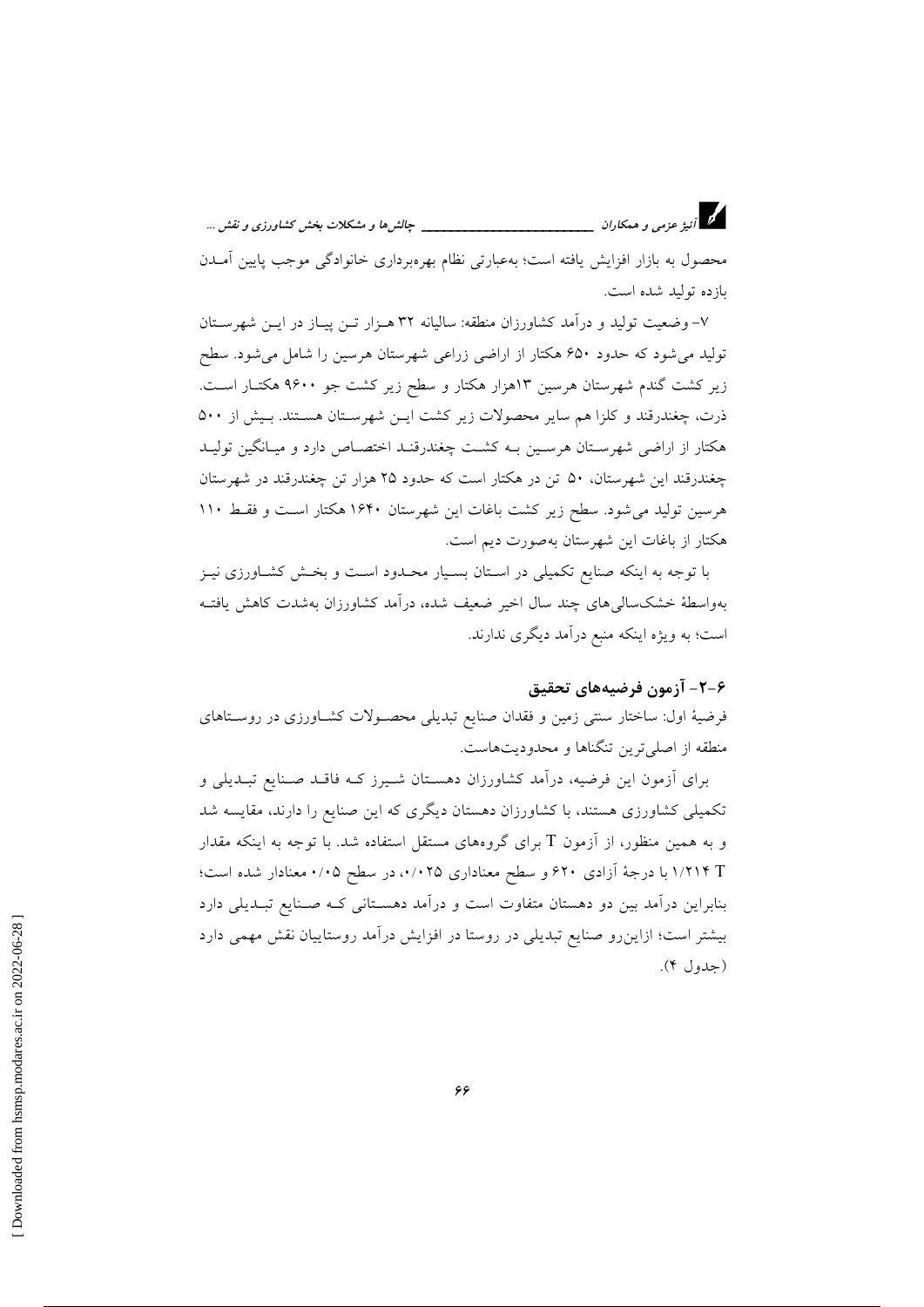مدرس علوم انسانی- برنامه دیزی و آمایش فضا

جدول ۴ آزمون فرضيهها درمورد ساختار سنتي زمين و فقدان صنايع تبديلي

| سطح معناداری | ٔ ازادی<br>د، حة<br>. . | متعير              | سعير                                   |
|--------------|-------------------------|--------------------|----------------------------------------|
|              |                         | فقدان صنابع تبديلي | ۔ ساختار سن <i>نی ر</i> ی <sub>ں</sub> |

\* در سطح۱/۰۵ معنادار است.

فرضیهٔ دوم: درآمد کم کشـاورزی در نــواحی روسـتایی در مهـاجرت روسـتاییان بــه شــهر نقش دارد.

بررسی ها دربارهٔ علت مهاجرت در خانوارهای مورد مطالعه نشان می دهـد ١٢ درصـد خانوارها وجود امکانات رفاهی بیشتر در شهرها، ۱۵ درصد ادامهٔ تحصیل در شهر، ۲۷ درصد فقدان کار و اشتغال در روستا و ۴۶ درصد درآمد کم کشاورزی را علـت مهـاجرت مــ داننــد. همچنین، با آزمون کای اسکوئر نظر افراد مورد سنجش قرار گرفت که سطح معناداری کمتر از سطح آلفای ۰/۰۵ شده است. بنابراین، درآمد کم کشاورزی در نواحی روستایی در مهاجرت به شهر نقش مهمي دارد (جدول ۵).

جدول ۵ آزمون فرضيهها درمورد ساختار سنتي زمين و فقدان صنايع تبديلي

| سطح معناداری | کای اسکوئر | متغير وابسته     | متغير<br>مستقا   |
|--------------|------------|------------------|------------------|
| .7.5         | Q/YY       | مهاجرت روستاييان | درامد کم کشاورزی |

\* در سطح ۰/۰۵ معنادار است.

# ۷- نتيجه گيري

کشاورزی دهستان شیرز بــاوجود منــابع بــالقوّه، بــا محــدودیتهــا و تنگناهــای بســیاری روبه٫وست که عبارتاند از: نوع مالکیت اراضی، استفاده از منابع أب، چـاههــای عمیــق، سرمایههای خرد خانوادگی، مساحت کم زمین کشاورزی و قطعهقطعـه بـودن زمـینهـای زراعی. از سوی دیگر، ساختار سنتی زمینها موجب عـدم اســتفاده از فنــاوری و صــنایع تبدیلی کشاورزی شده است. البته، کاربرد نهادهها، فناوریهـا، ماشـینآلات و یافتـههـای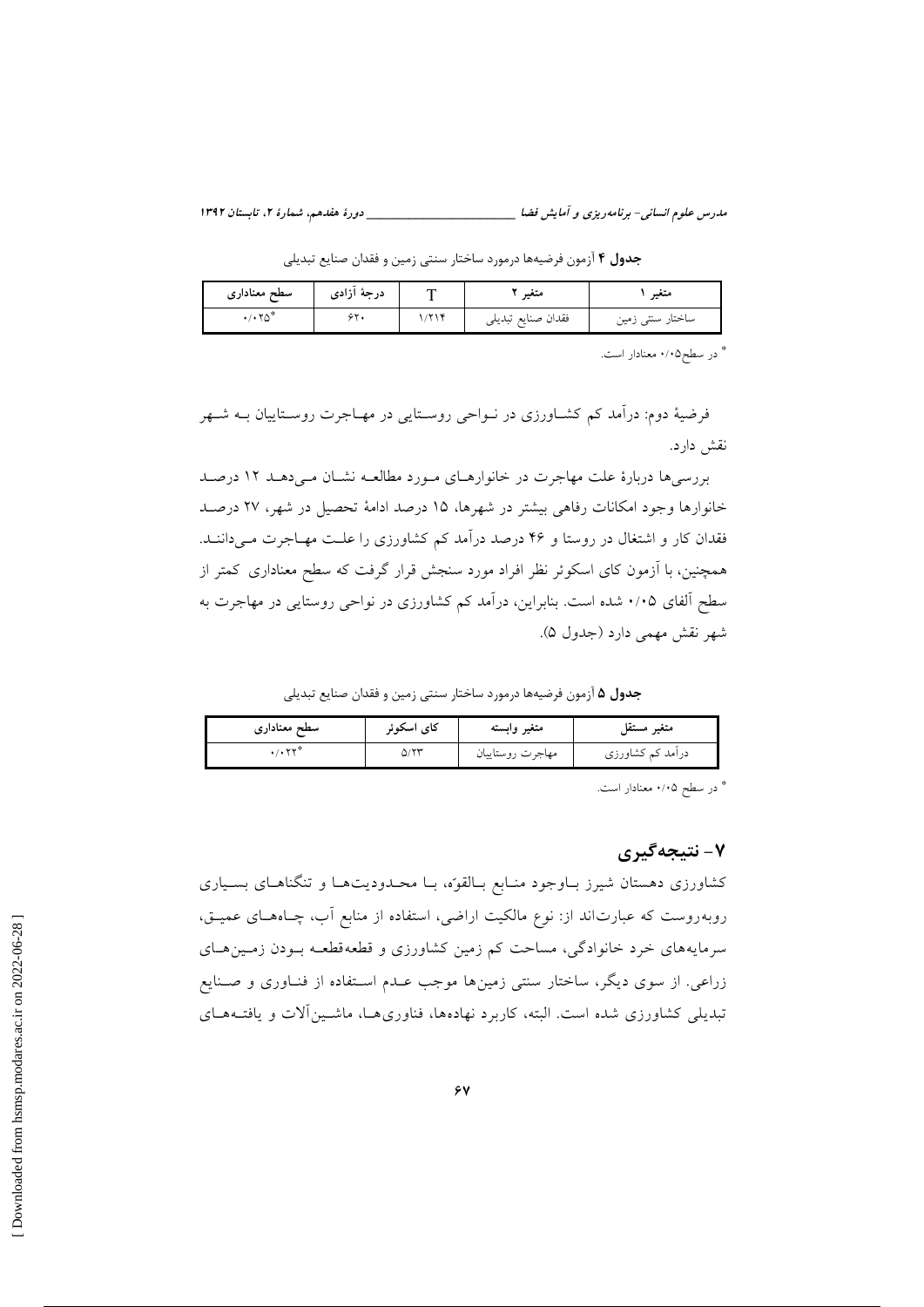د.<br>انیژ عزمی و همکاران \_\_\_\_\_\_\_\_\_\_\_\_\_\_\_\_\_\_\_\_\_\_\_\_\_\_\_\_\_\_\_\_\_ چالش ها و مشکلات بخش کشاورزی و نقش ...

جدید نیازمند انجام برخی اقدامات مانند یکپارچگی زمینهاست. هدرروی آب در بخش کشاورزی زیاد است؛ بهویژه اینکه کمترین امکانات برای مصرف صـحیح آب در اختیـار آنان قرار گرفته است. درحال حاضر، بهرهبرداران کشـاورزی فاقـد آمـوزش۵هـای کـافی، امکانات لازم و تأسیسات زیربنایی برای صرفهجویی در آب کشاورزی هستند. بهرهبرداران خرد و دهقانی فاقد درآمد کافی برای مشارکت در ساخت شبکههای فرعی آبیاری هستند. سرمایهگذاری در بخش کشاورزی موجب ایجـاد فرصـتهـای شـغلی، افـزایش درآمـد کشاورزی، کاهش فقر و کمک به امنیت غذایی می شود؛ بنابراین باید بیش از پیش مـورد توجه قرار گیرد.

### ۸– پیشنهادها

– با توجه به اینکه کمی درآمد در فرایند مهاجرت در دهستان شیرز نقش مهمی دارد، باید با کمک افزایش صنایع روستایی در کنار فعالیتهای کشاورزی درآمـد روسـتاییان را افزايش داد. – از راهکارهای افزایش صنایع روستایی توجه به صنایع تبدیلی بهویژه صـنایع غـذایی و رونق آنهاست که در کنار بخش کشاورزی میتوانند در توسعهٔ اقتصادی ایـن روسـتاها مؤثر باشند. این اقدام سبب کاهش تمایل به مهاجرت می شود. – تکه تکه بودن زمینها از دیگر علل کمی درآمد روستاییان و مهاجرت آنان است کـه بــا طرحهای یکپارچهسازی زمینها باید اقدامات لازم برای حل این مشکل انجام شود.

## ۹- منابع

– پورطاهری، مهدی، «بازشناسی عوامل مؤثر در مهاجرتهای روستا– شـهری بــا تأکیــد بر مهاجرت جوانسان روستایی استان قیزوین»، *مجلبهٔ مبارس علیوم انسانی،* ش۲، صص ۴۱–۶۰، ۱۳۸۱.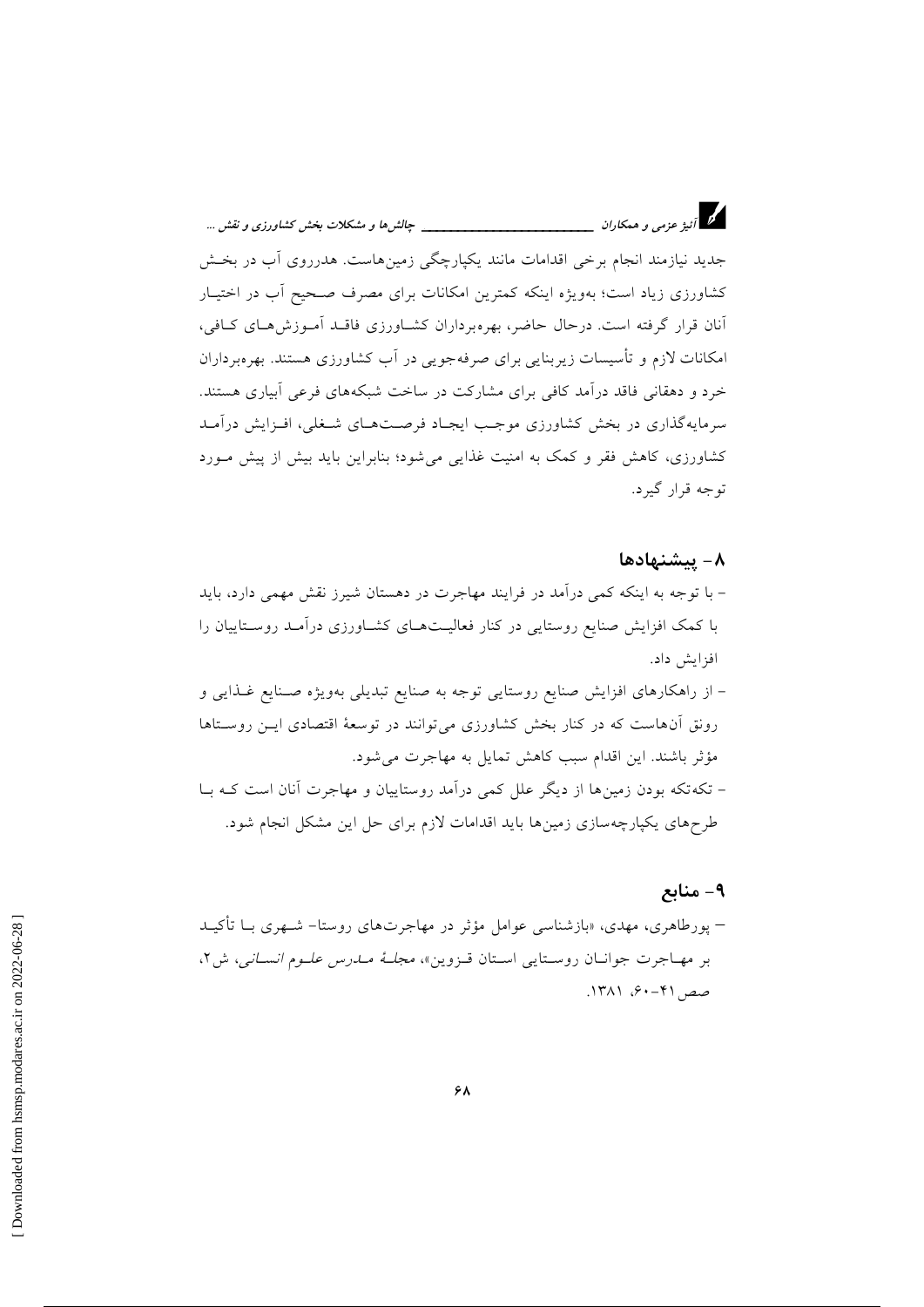- حسنزاده، علی، «تعامل توسعهبخش صنعت با کشاورزی در اقتصاد ایران» در *نخستین* همایش کشاورزی و توسعهٔ ملی، وزارت جهاد کشاورزی، ج۱، ص۲۴۳، ۱۳۸۳.
- سازمان مدیریت و برنامهریزی استان کرمانشاه، سالنامهٔ آماری استان کرمانشاه، ۱۳۸۴.
- شکور، علي، «بررسي آثار کار جنبي بر درآمد و مهاجرت روستاييان داراب»، *مجلهٔ علو*م کشاورزی، ش۱۳، ص۲، ۱۳۸۶.
- عسگری، منصور، «تجزیه و تحلیل نقش بخش کشاورزی در اقتصاد ایران» در نخستین همایش کشاورزی و توسعهٔ ملی، وزارت جهاد کشاورزی، ج ۱، ص ۱۲، ۱۳۸۳.
- قاسمی اردهانی، علی، «بررسی علل مهاجرت روستاییان به شهرها در ایران با فراتحلیل پایاننامههای تحصیلی (مقطع زمانی ۱۳۵۹–۱۳۸۳)»، روستا و توسعه، ش۹، صص ۵۱- $140$   $A$
- قاسمی سیانی، محمد، «پیامدهای مهـاجرت روسـتا- شـهری نسـل جـوان روسـتایی»، یژوهش جوانان فرهنگ و جامعه، ش۲ (بهار و تابستان)، صص ۱۴۵-۱۶۵، ۱۳۸۸.
- قربانی، حسین، نقش کشاورزی در توسعهٔ روستایپ (نیمونهٔ موردی: روستاهای شهرستان کرمانشاه)، پایاننامهٔ کارشناسی ارشد جغرافیا و برنامهریزی روستایی، تهران: دانشگاه تھ ان، ۱۳۸۲.
	- مرکز آمار ایران، *نتایج تفصیلی سرشماری عمومی کشاورزی*، ۱۳۸۲.
- مرکز آمار ایران، سرشماری عمومی نفوس و مسکن، نتایج تفصـیلی اسـتان کرمانشـاه،  $.1710$
- میر، آزاد، مریم فتوحی و کلثوم یعقوبی، «بررسے آثـار مهـاجرت بـر محـیط زیسـت كلان شهر تهران» در ششمین هم*ایش ملی دوسالانهٔ انجمن متخصصان محیط زیس*ت ايران، تهران، ١٣٨۵.
- نادران، الیاس و توحید فیروزان، *تحلیل ساختاری مهاجرتهای روستایی به شهرها و اثر آن بر کشاورزی و بیکاری شهری (خلاصهمقالات نخستین همایش کشاورزی و توسعهٔ* ملي)، صص ۴۶–۴۷، ۱۳۸۲.